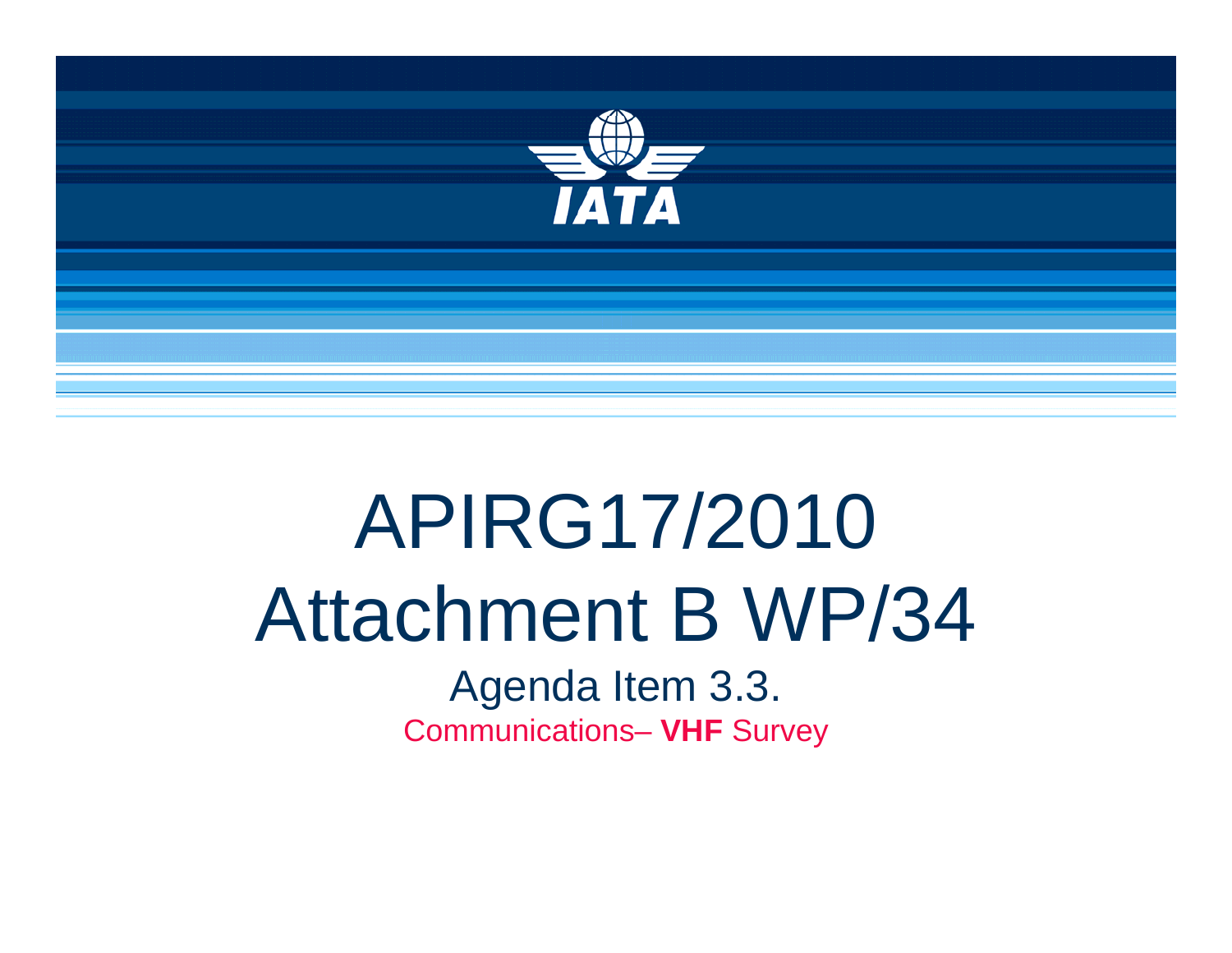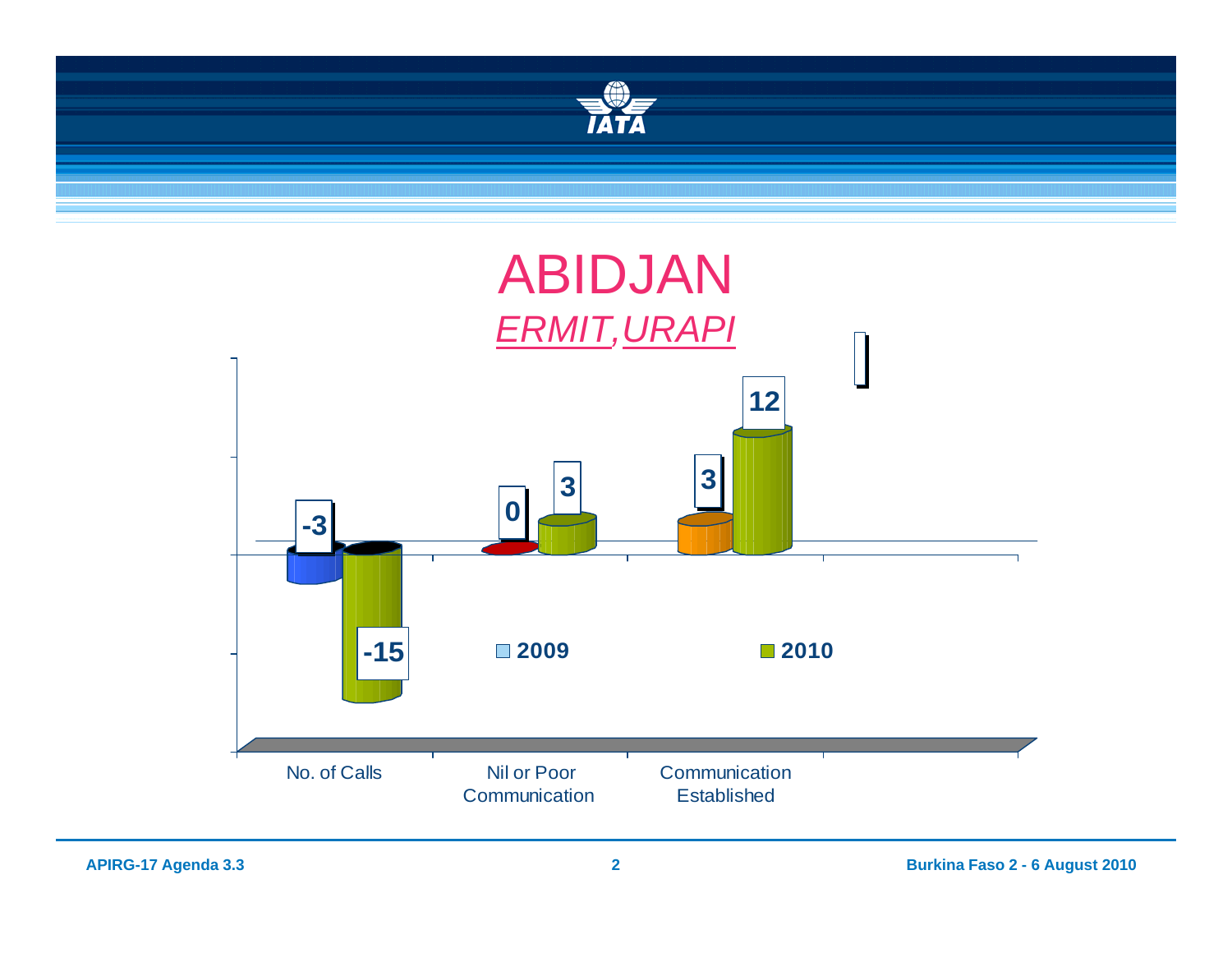

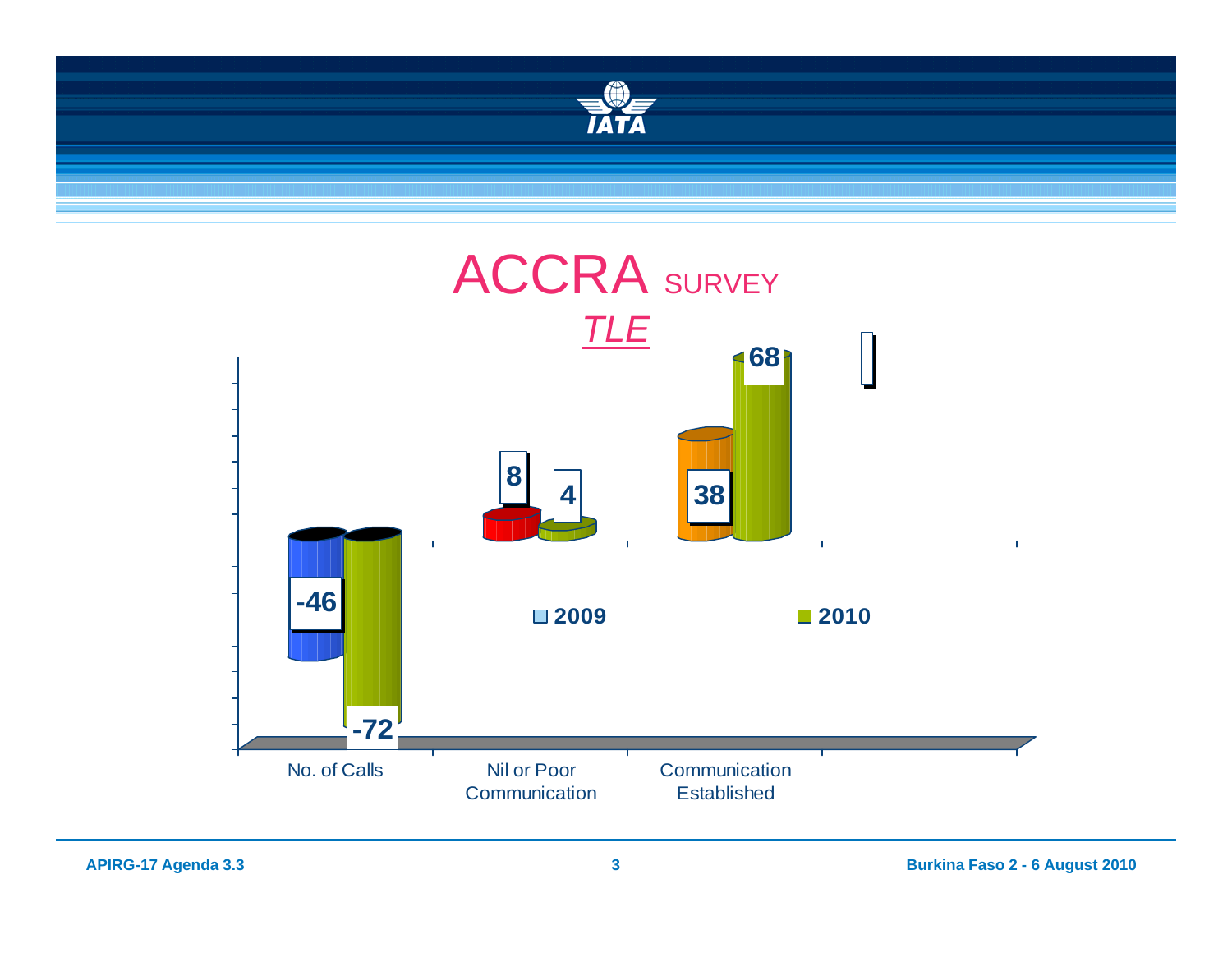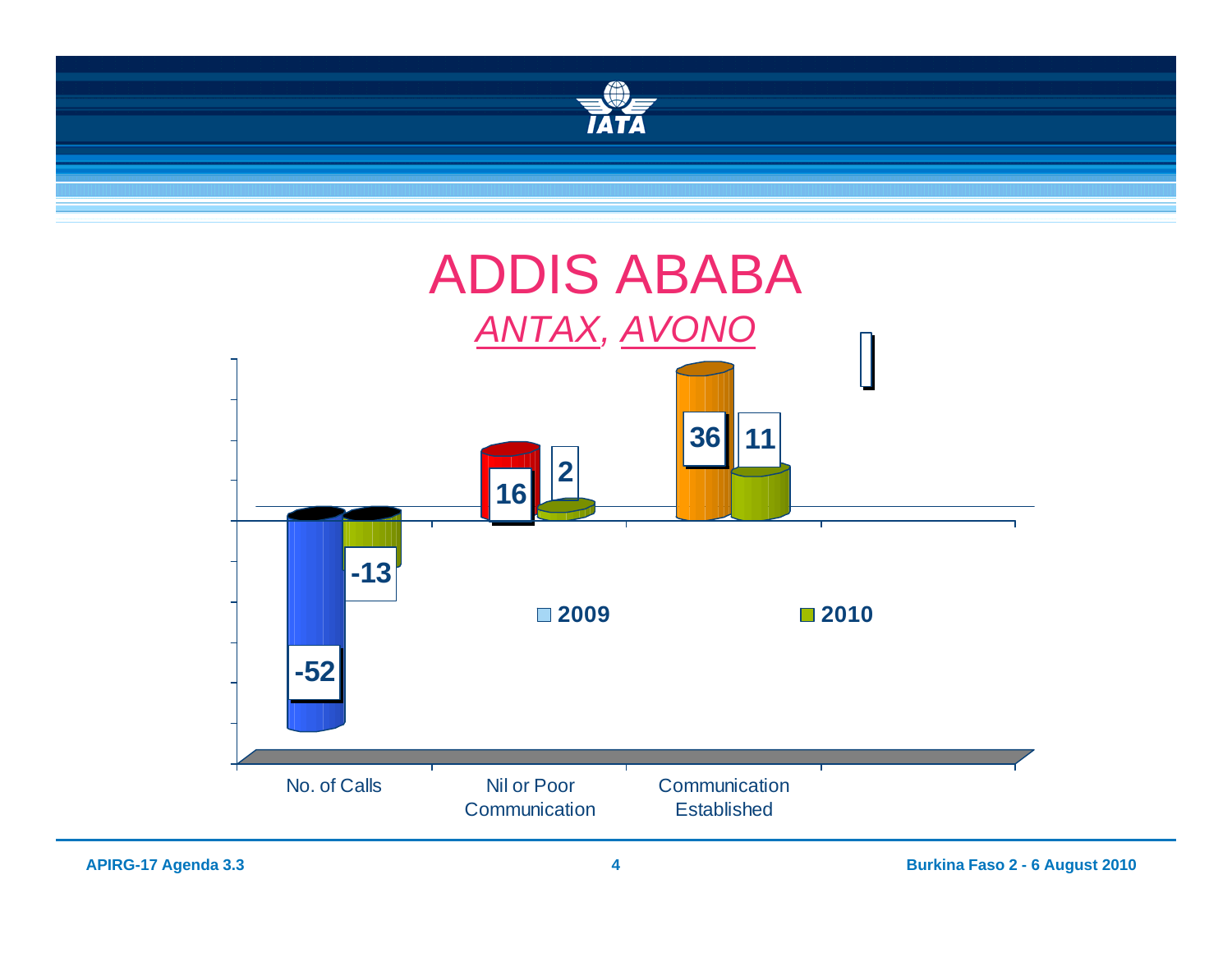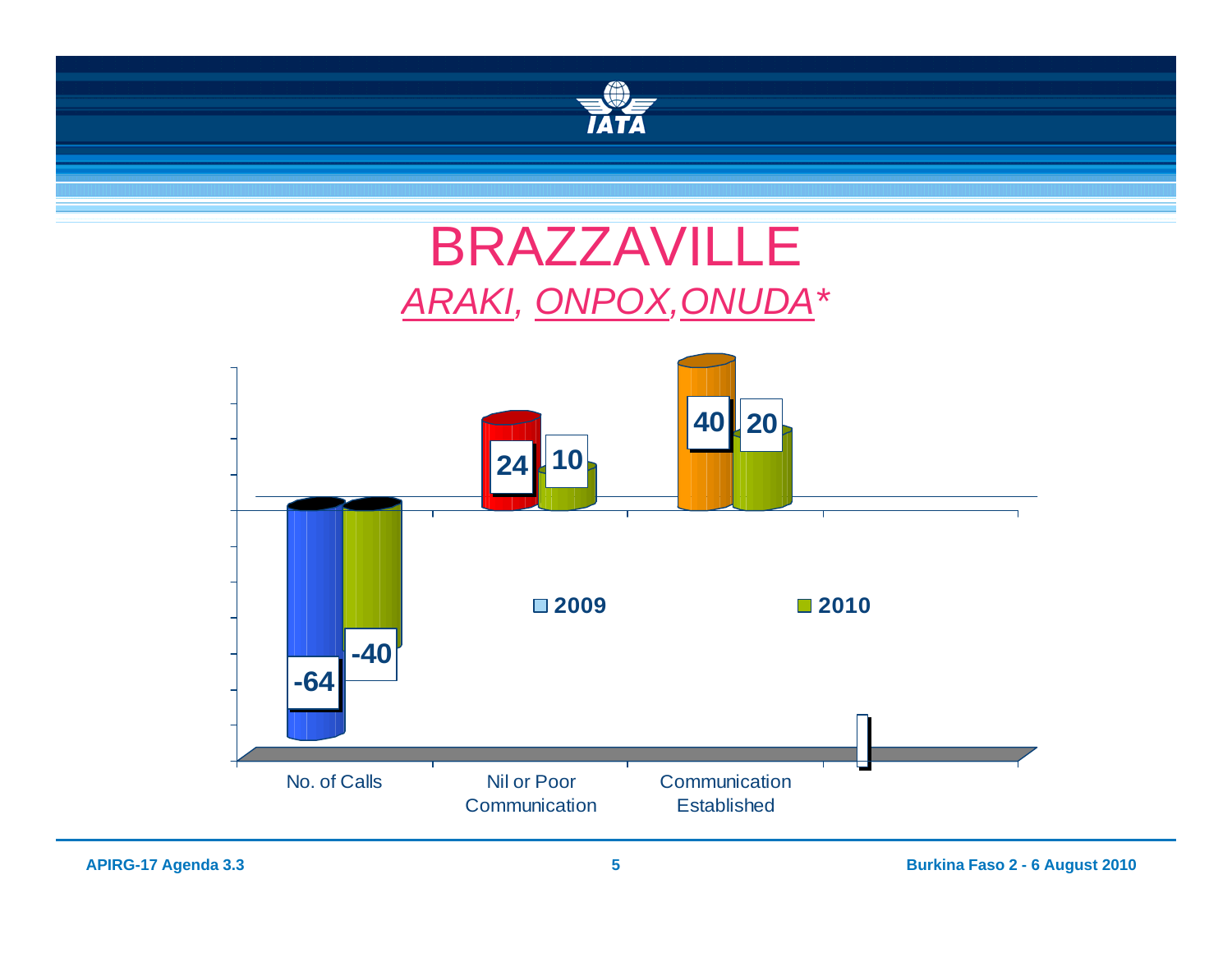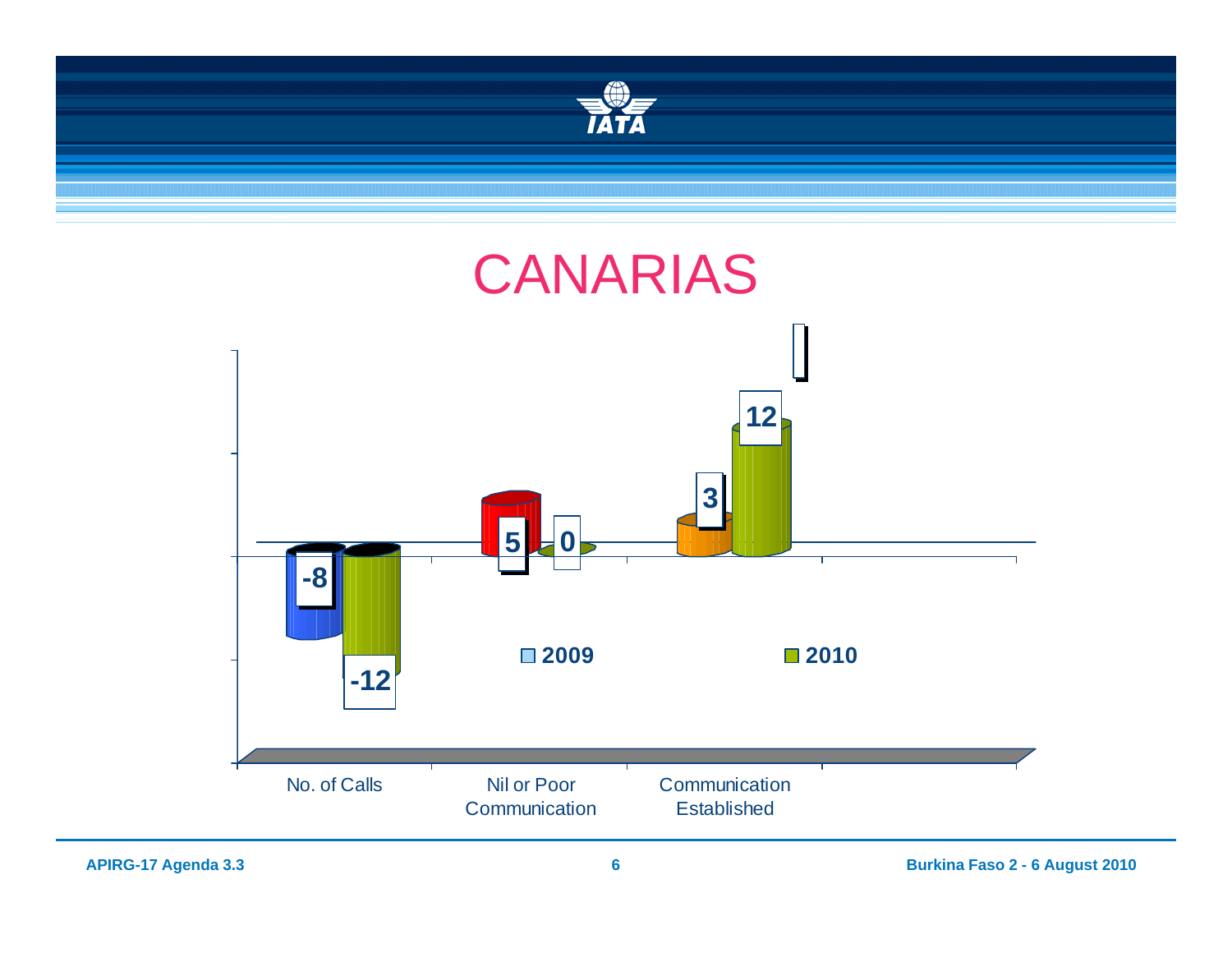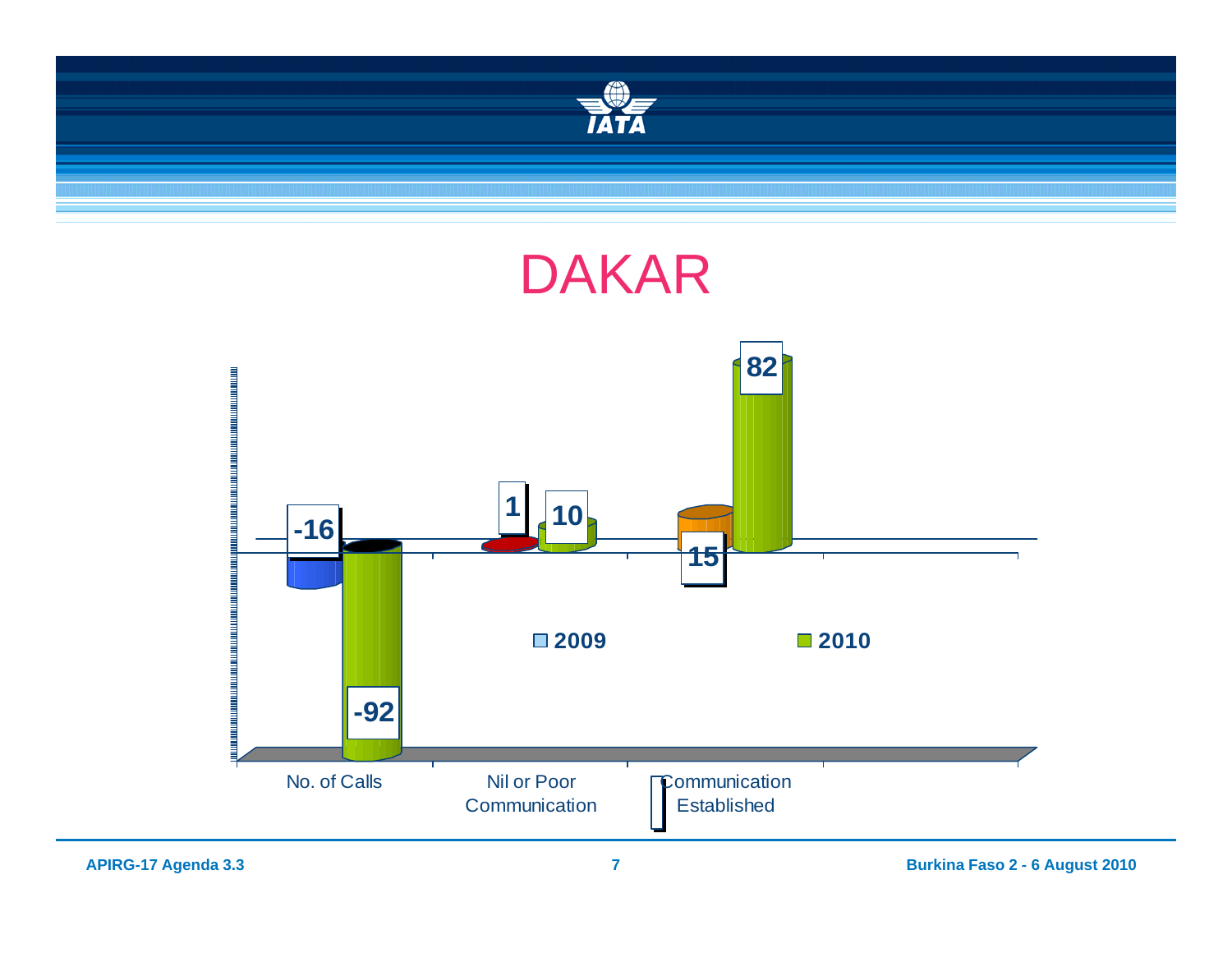

## DAR-ES-SALAAM

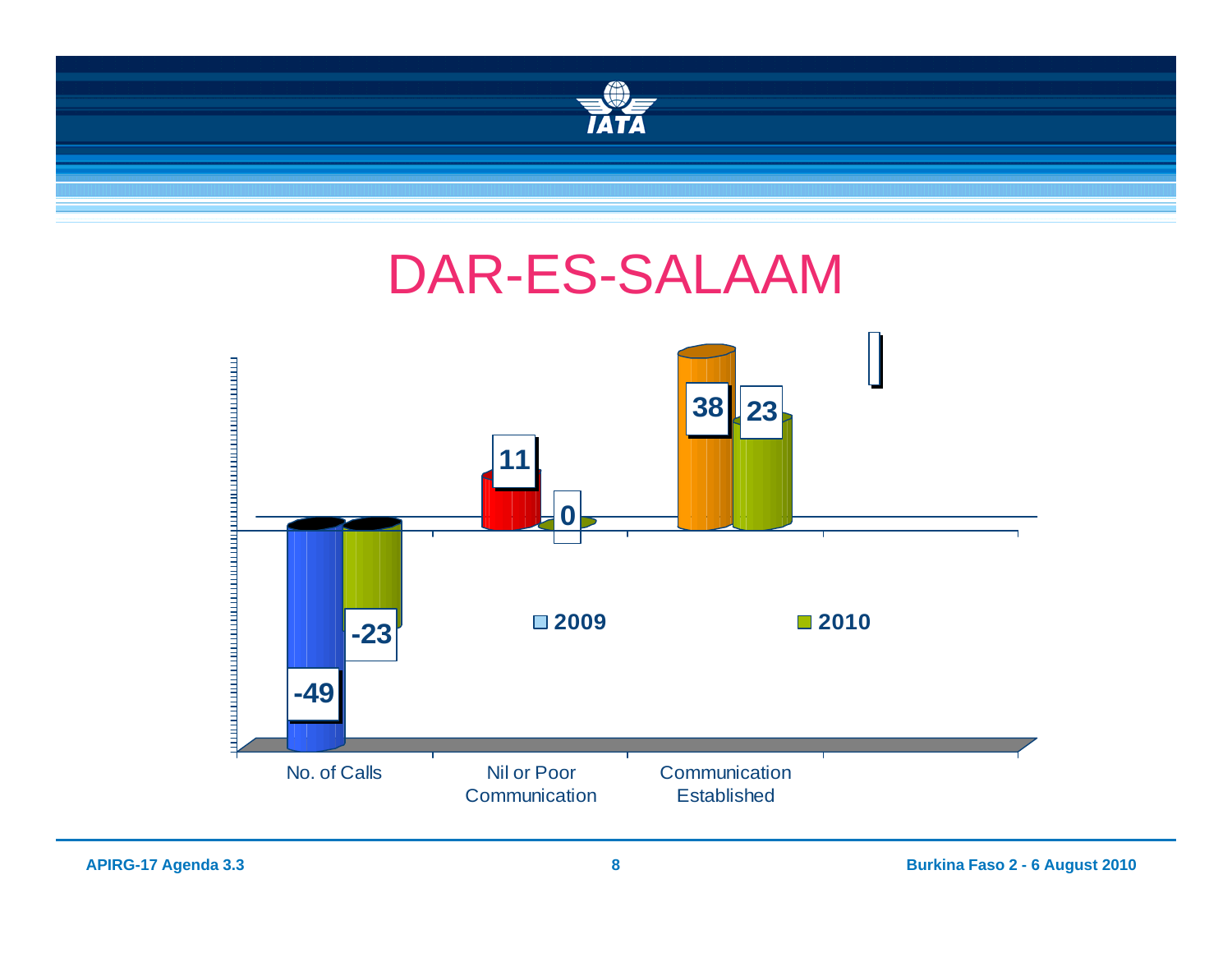

No. of Calls

Communication

**Excellent** 

Communication **Established** 

Established &

**Nil or Poor** Communication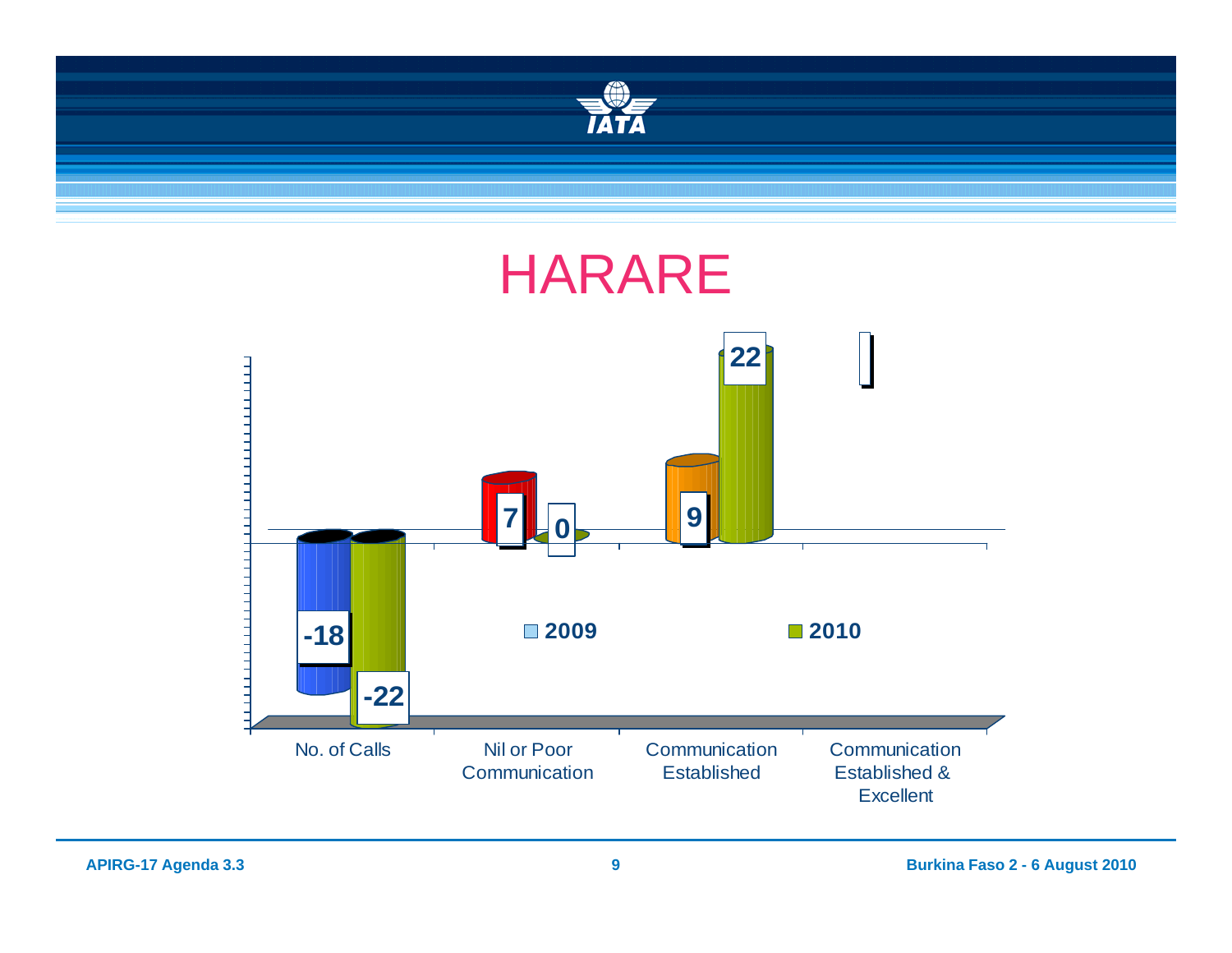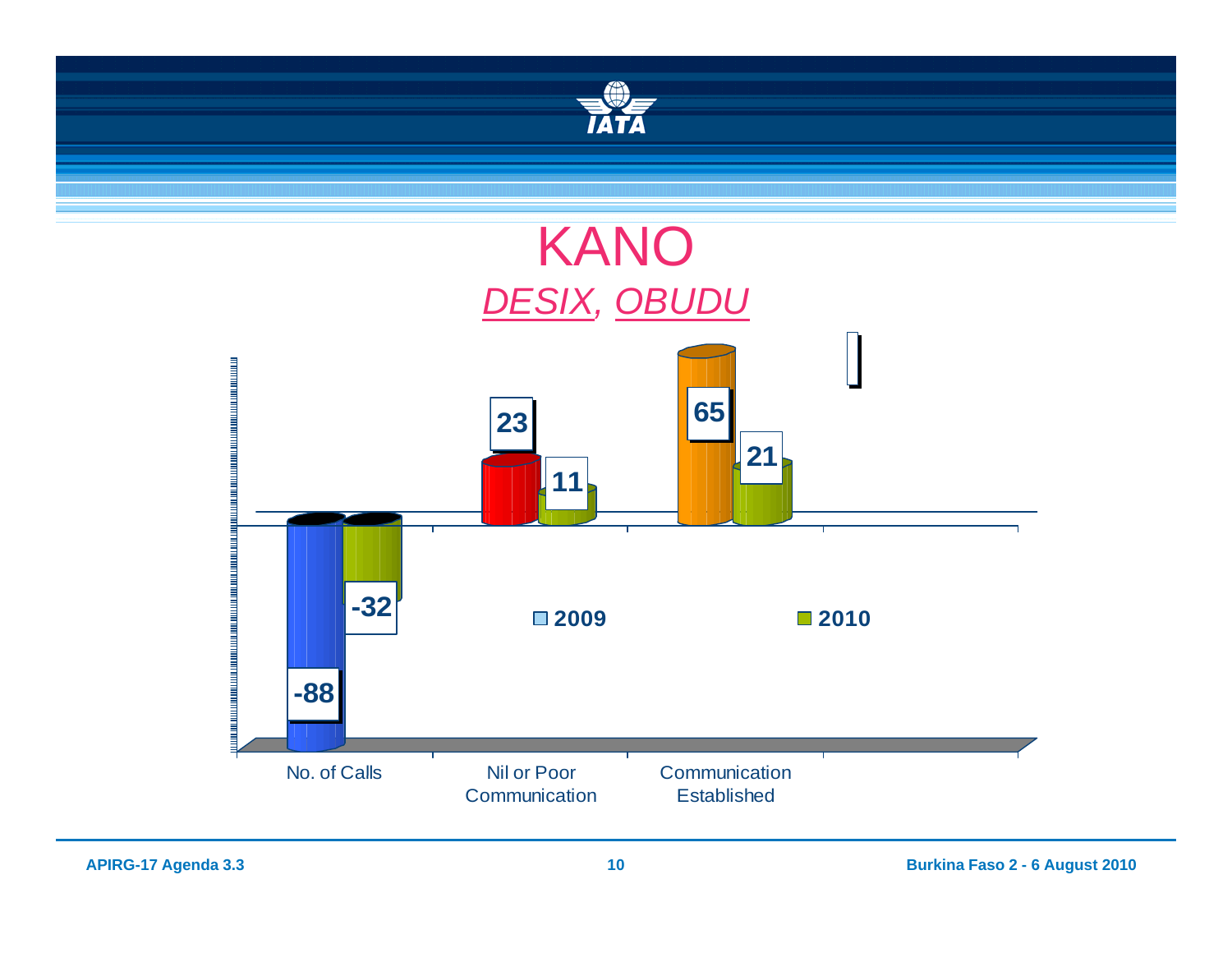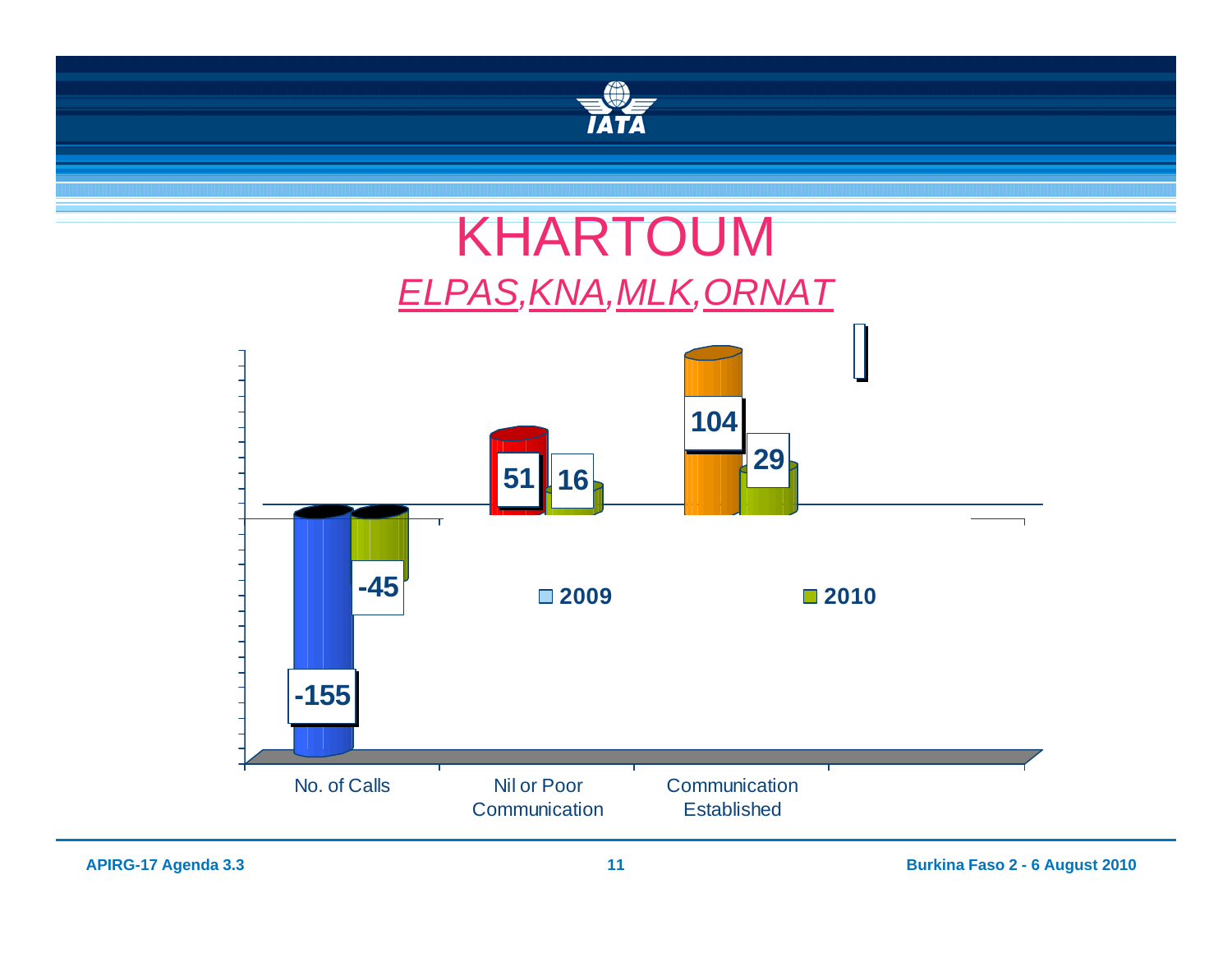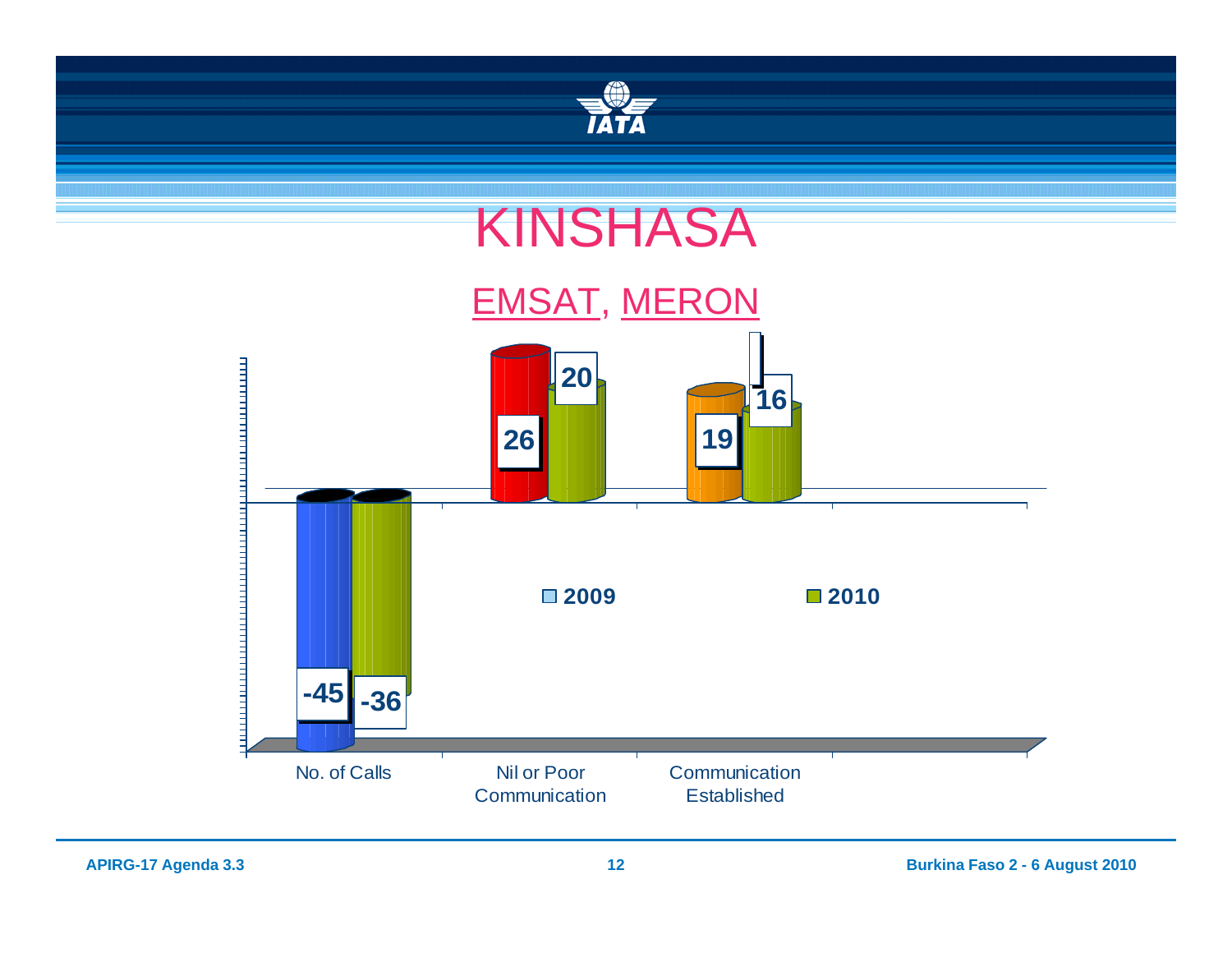

No. of Calls s **Nil or Poor** Communication

Established

Communication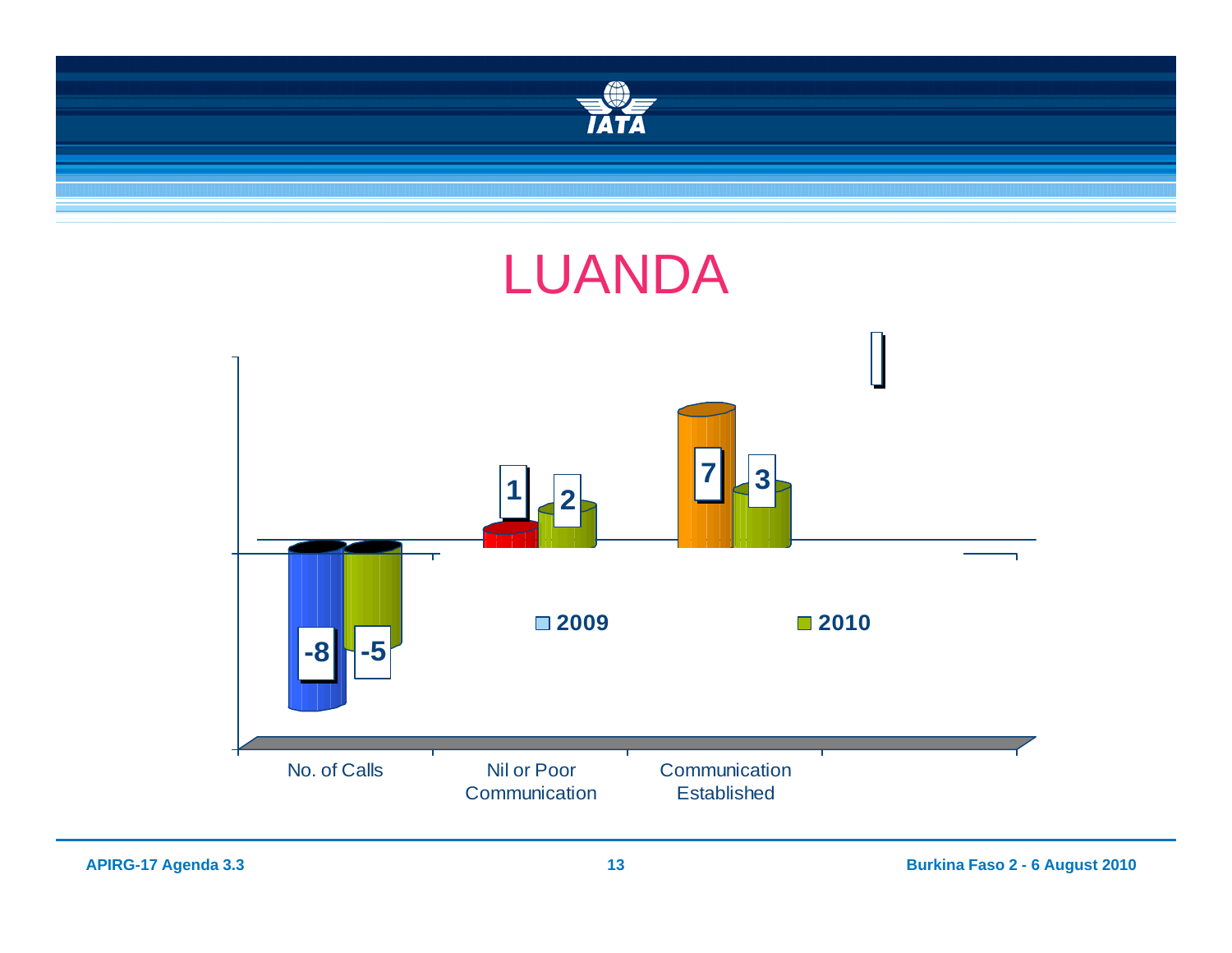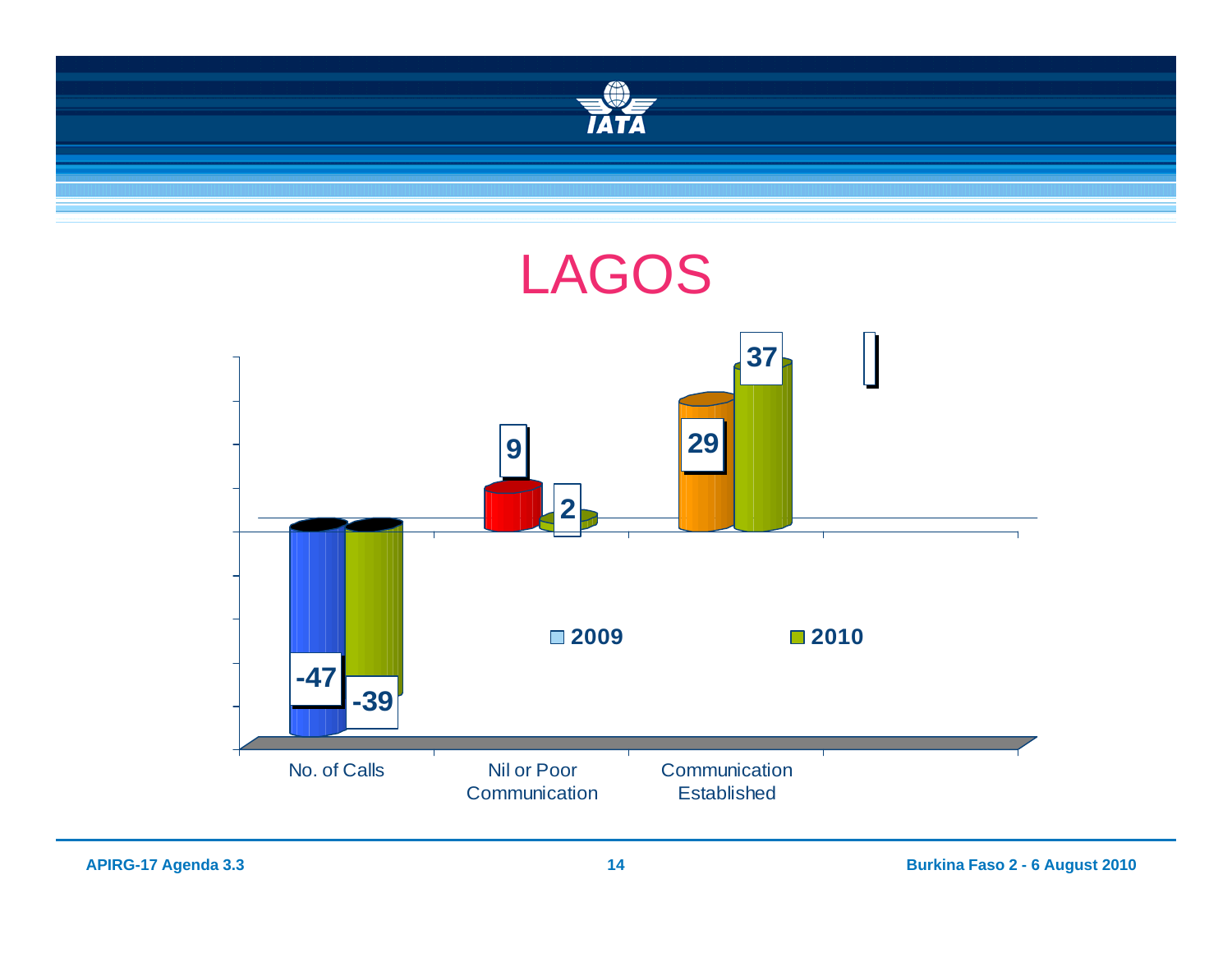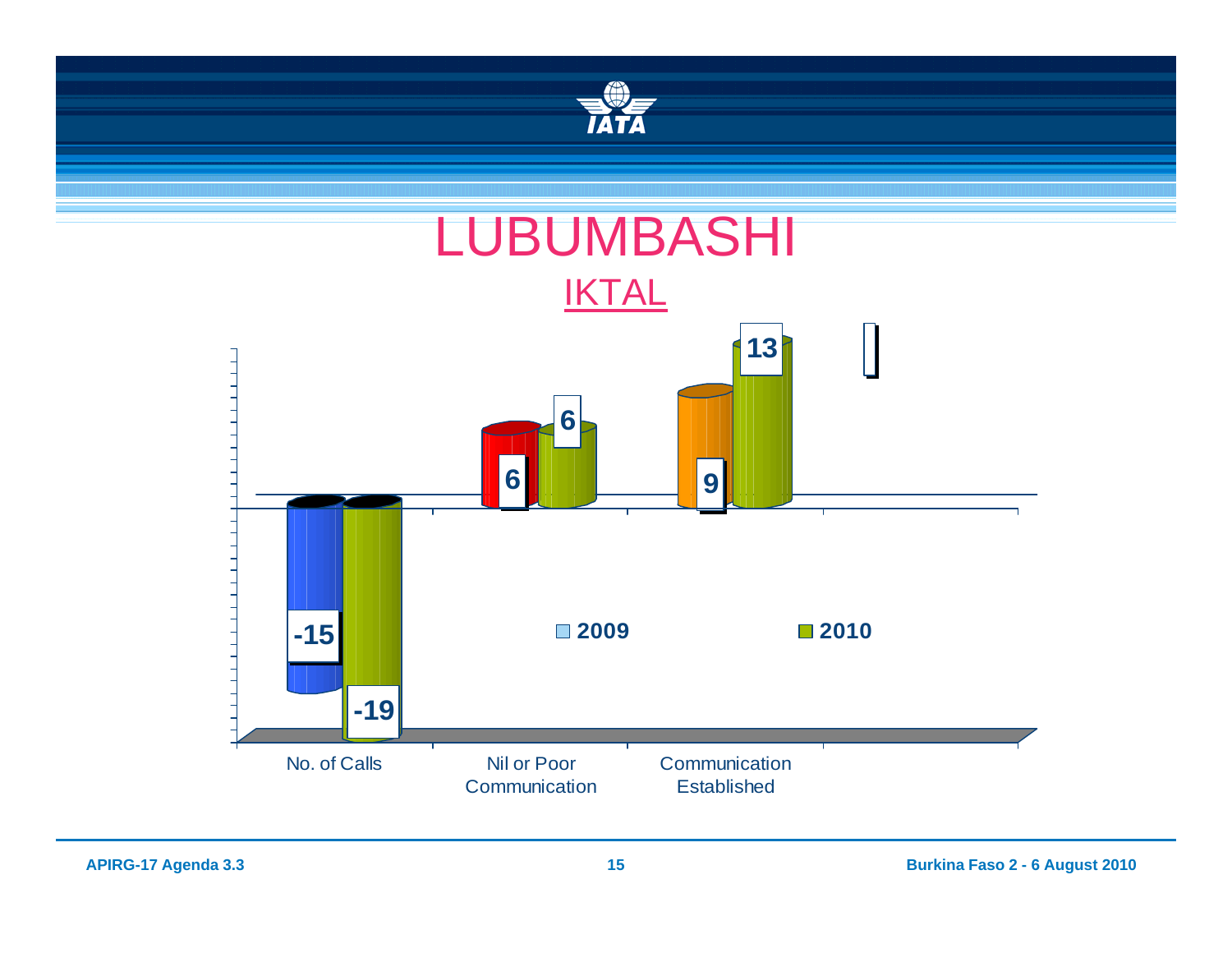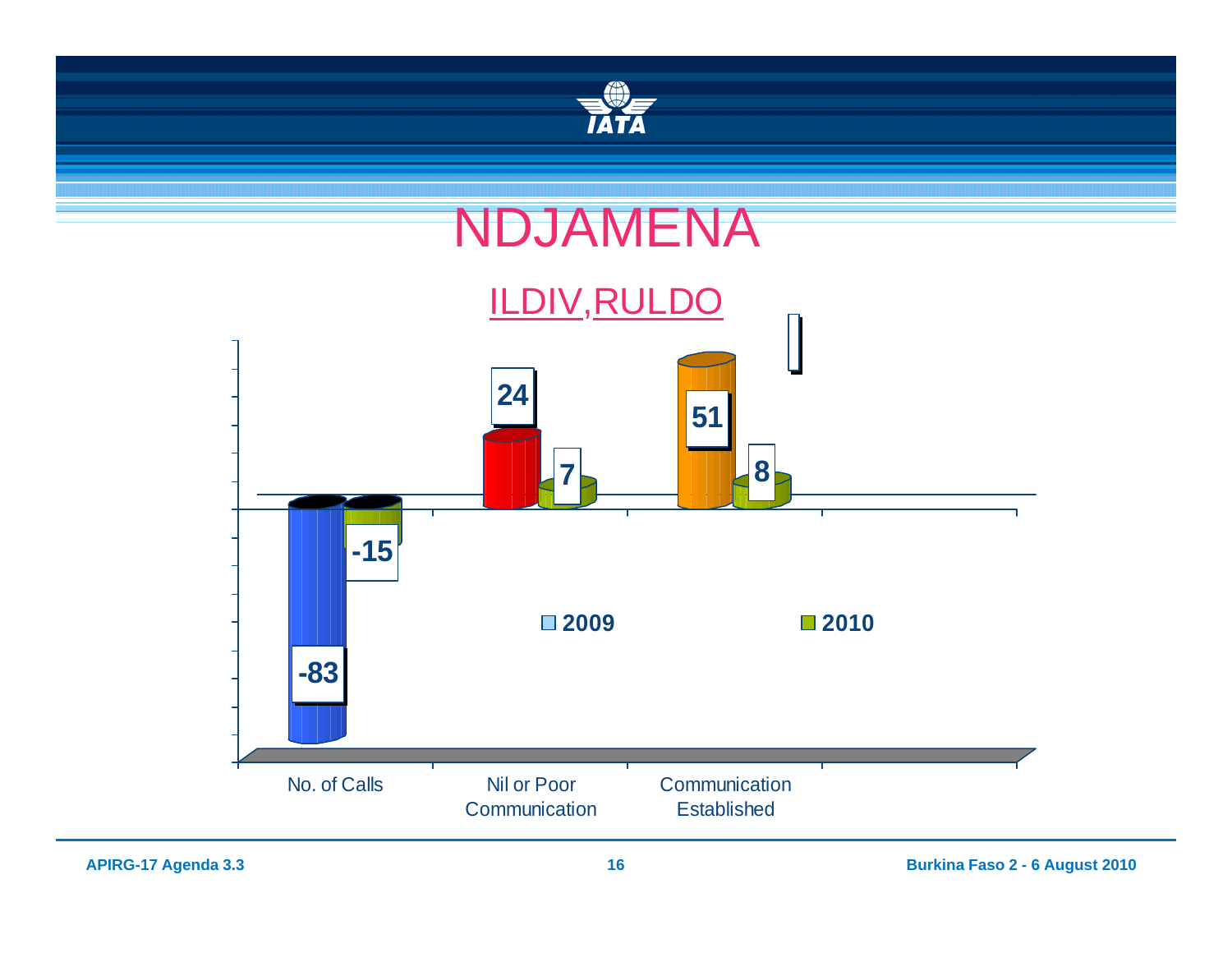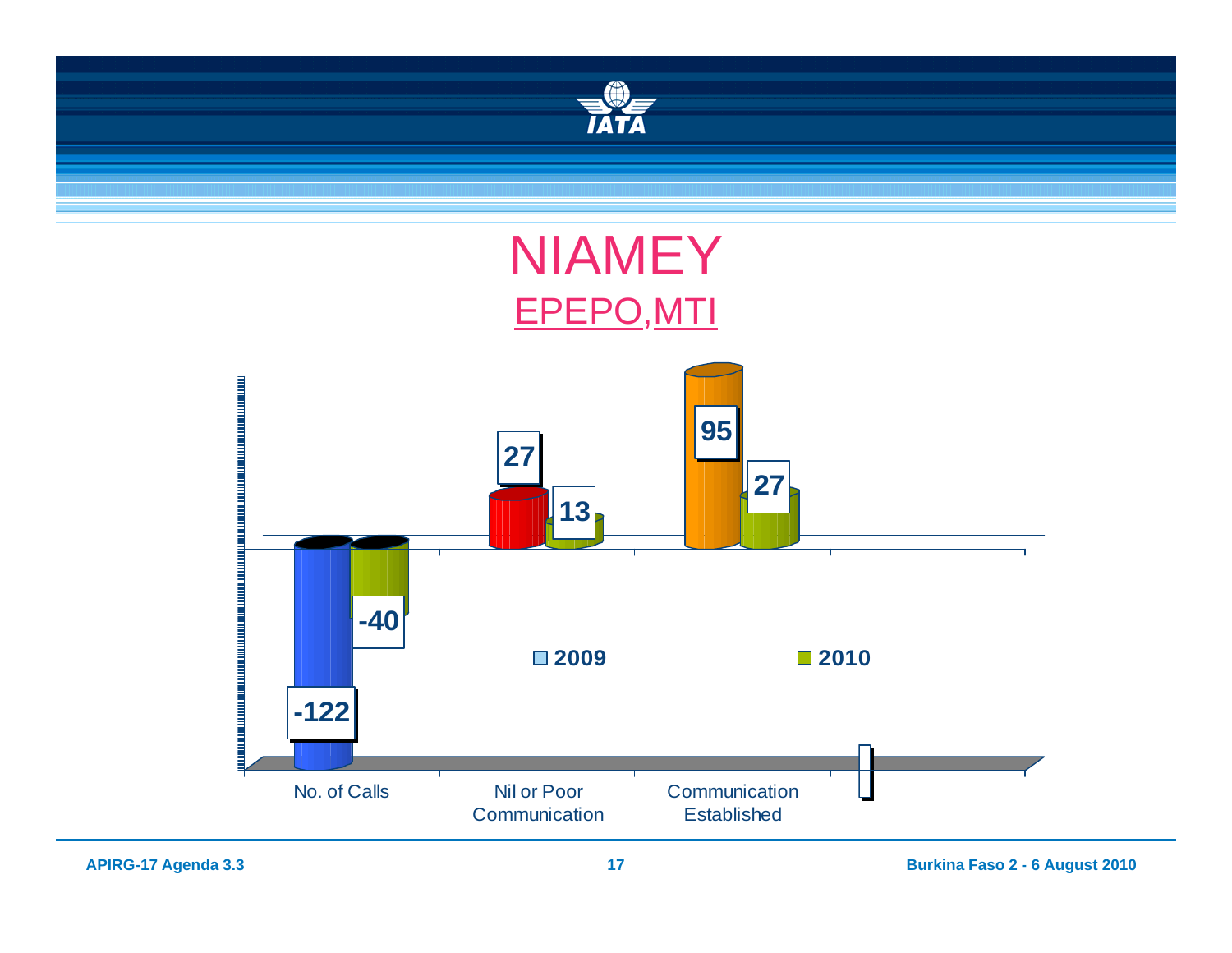

Established

Communication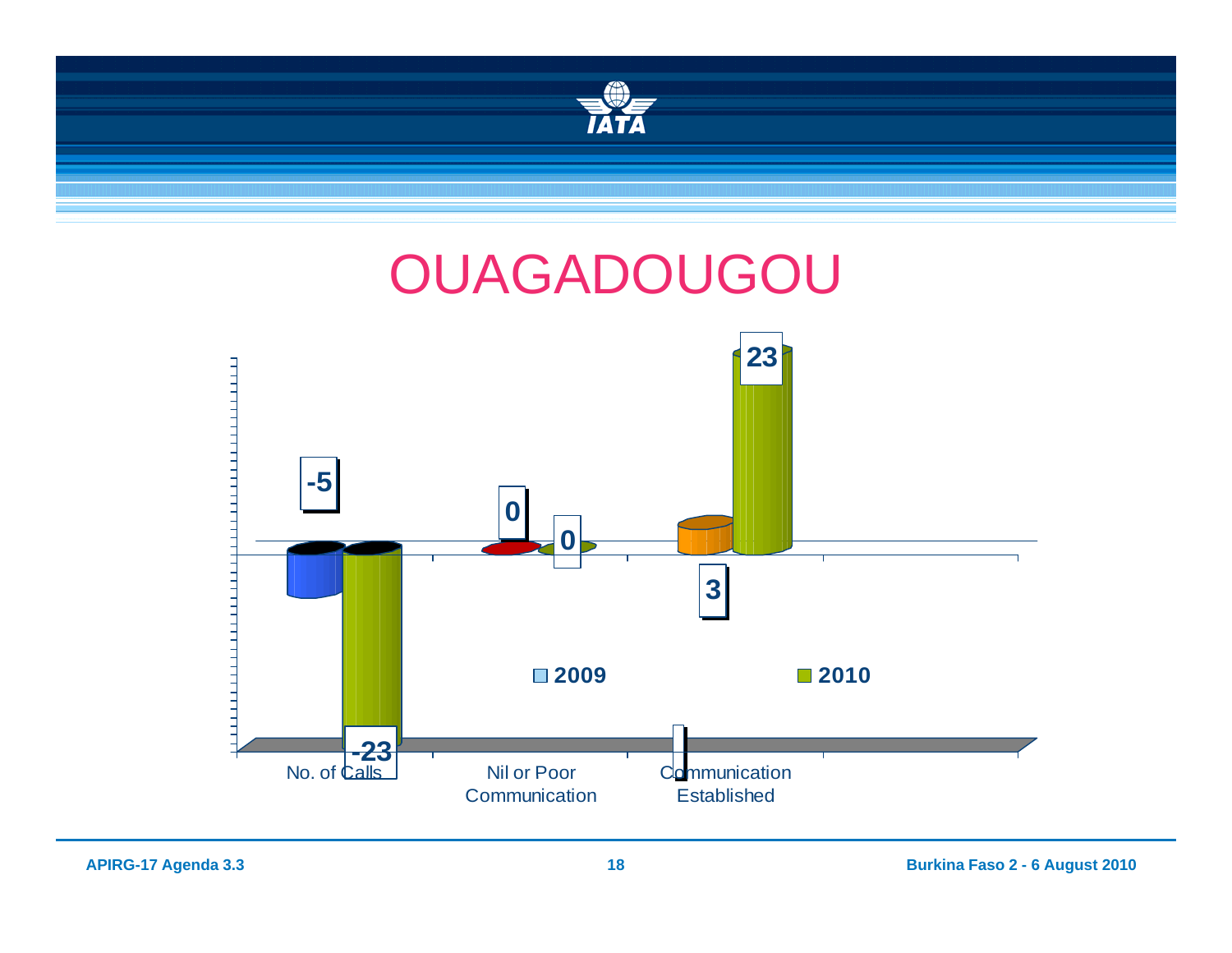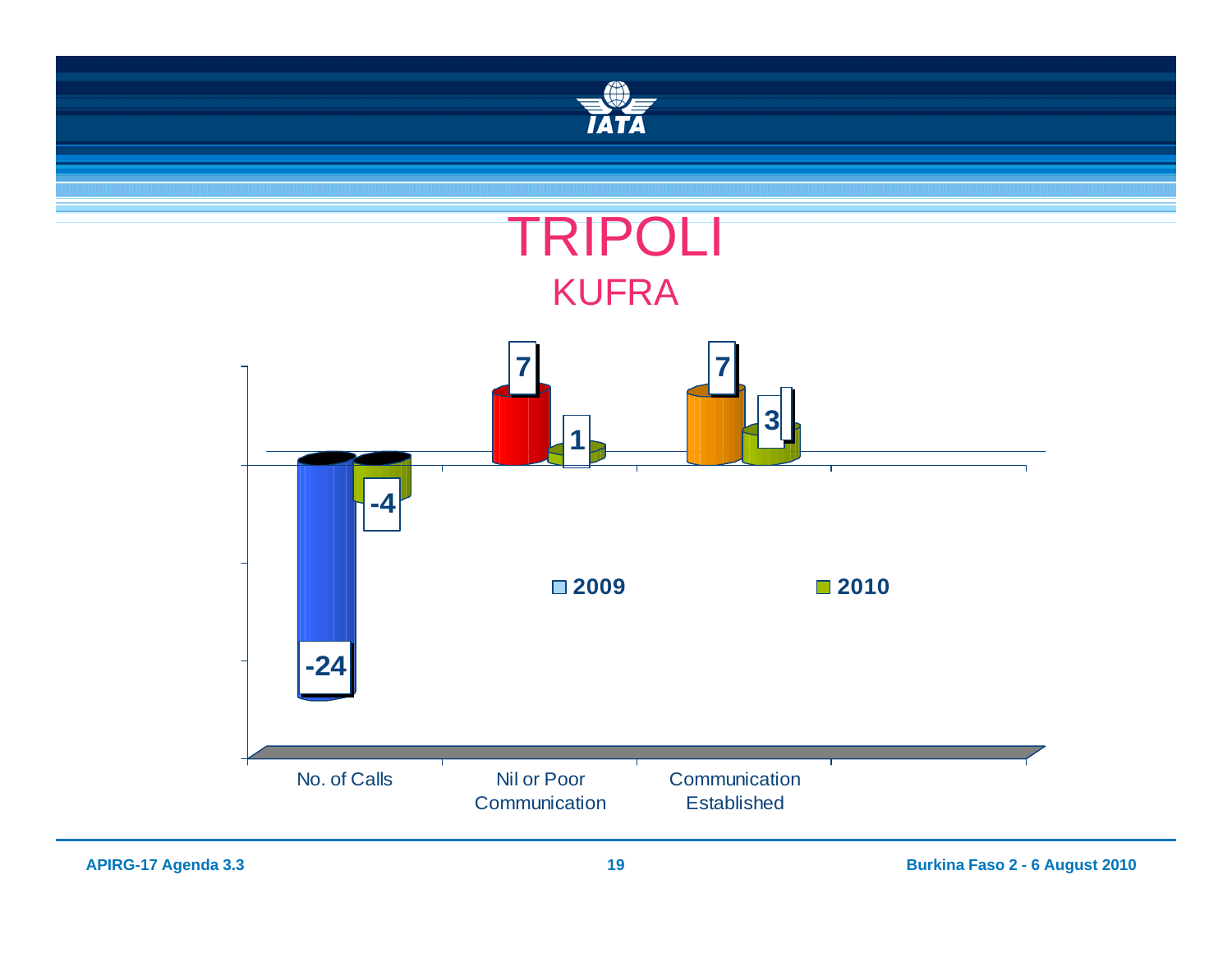

## WINDHOEK